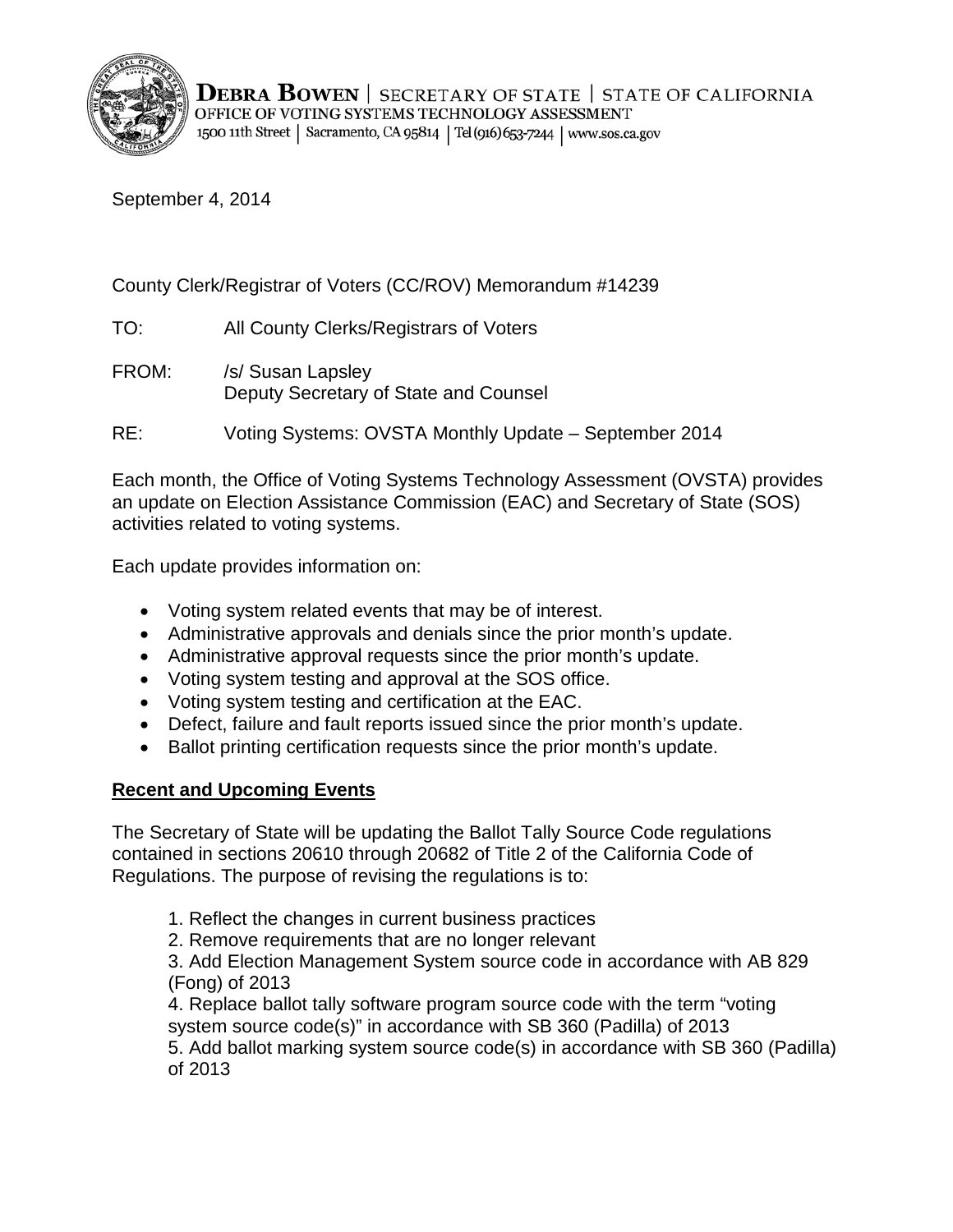CCROV #14239 September 4, 2014 Page 2

Information related to this rulemaking package can be found on the Secretary of State website at [www.sos.ca.gov/admin/regulations/proposed/.](http://www.sos.ca.gov/admin/regulations/proposed/)

The EAC hosted a roundtable entitled "EAC Grants: Expanding the Body of Knowledge of Elections Administration – Reflections and Future Direction" to explore past successes and future directions of the EAC grants program. The roundtable took place on Wednesday, September, 3, 2014. More information is available on the [EAC website.](http://www.eac.gov/eac_grants_expanding_the_body_of_knowledge_of_election_administration_%E2%80%93_reflections_and_future_dire/)

#### **Administrative Approval Requests**

California Elections Code section 19213 precludes a voting system or part of a voting system that has been approved by the Secretary of State from being changed or modified until the Secretary of State has determined the change "does not impair its accuracy and efficiency. . . ."

Information on submitting an administrative approval request is in ["Requesting](http://www.sos.ca.gov/voting-systems/cert-and-approval/vsysapproval/admin-approval-requirements2012.pdf)  [Administrative Approval of a Change or Modification to an Approved Voting System.](http://www.sos.ca.gov/voting-systems/cert-and-approval/vsysapproval/admin-approval-requirements2012.pdf)"

• There are currently no administrative approval requests.

### **Testing and Approval by the State of California**

• The Secretary of State received a completed application for the Dominion Democracy Suite 4.14 Voting System on November 13, 2013. The system is composed of the election management system, a combined ballot marking device and precinct count optical scan machine and an off-the-shelf central count scan machine. The source code review and penetration testing is complete and draft reports are being reviewed by OVSTA. Volume testing was completed May 1, 2014. Accessibility was completed May 9, 2014. The functional testing began February 3, 2014, and is ongoing.

#### **Testing and Certification at the EAC**

The EAC provides a [weekly update](http://www.eac.gov/blogs/voting_system_testing_update_82614/) of voting system testing. As of August 26, 2014, the current testing and certification status for systems relevant to California is:

**Dominion Democracy Suite 4.14-D.** The EAC received the draft Test Plan on August 26, 2014, and will provide comments by September 23, 2014. Related documents can be found on the EAC [website.](http://www.eac.gov/testing_and_certification/voting_systems_under_test.aspx)

**Everyone Counts.** The EAC is waiting for additional information related to the system and a response from Everyone Counts on the draft Technology Testing Agreement. Related documents can be found on the EAC [website](http://www.eac.gov/testing_and_certification/voting_systems_under_test.aspx)**.**

**Hart InterCivic Verity 1.0.** Hart is working on design changes to its system. Testing is delayed until Hart is ready to proceed. Related documents can be found on the EAC [website.](http://www.eac.gov/testing_and_certification/voting_systems_under_test.aspx)